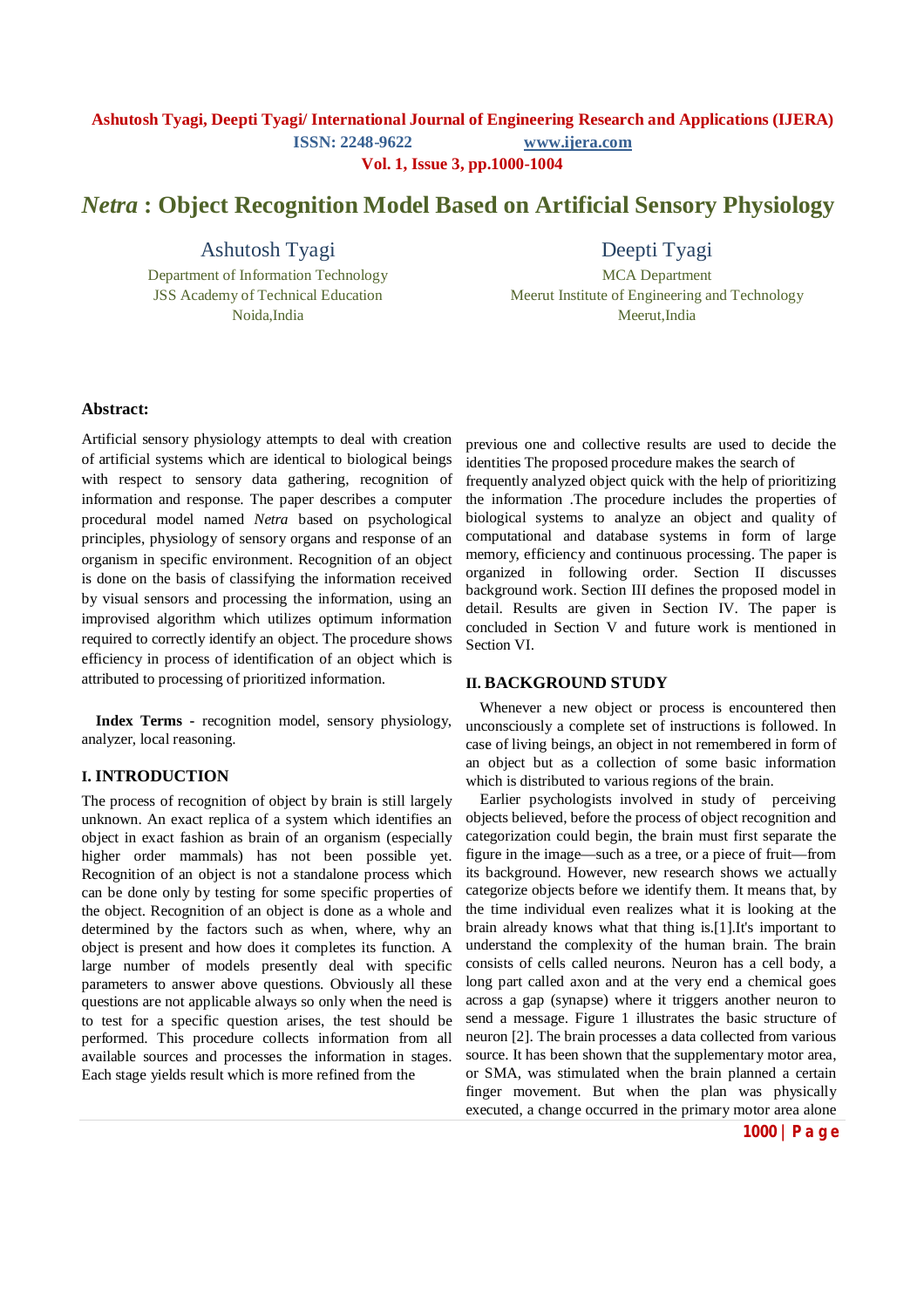**Vol. 1, Issue 3, pp.1000-1004**

with the SMA[3]. Similarly, it was found that the SMA was activated during the mental and physical performances while the rolandic region, which separates the parietal lobe from the frontal lobe. On the side of the frontal lobe, the primary motor area is located here as the primary sensation area is lo



Figure1. A Neuron

cated on the side of the parietal lobe.[4].This shows the interrelated functioning of information.

Recent conceptual and technical advances, has lead us to reconsider closed-loop methods. For instance, a study by Lewi et al. [5] does not only show how to measure receptive fields more efficiently but more importantly suggests an approach to do so in an optimal, most time-saving way. If the challenges and caveats of closed-loop experiments and adaptive-sampling strategies can all be properly addressed, substantial advancements are to be expected in measurement efficiency and experimental design, similar to what has already become possible in other biology cal research areas [6].

Memory also represents a change in which individuals are because it is predictive in nature. Remembering things is easy if one has been exposed to similar things before, The knowledge gained in one field can be beneficial in case it is related to new knowledge being imbibed[7].Thus brain is not a simply a information processor but a network processing information.

# **III. PROPOSED APPROACH**

This system is dependent on sensors for gathering data about the environment. After collection of data system creates a single list of information by combining information obtained from all sensors .The generated information is further refined by removing irrelevant information and also preparing of packets of information.

This information is arranged on priority basis, and transmitted in blocks depending on the level of prioritized data.

First task in case of analyzing of information is to decide "what does the given information refer to?". The above process is followed by the determination of "Purpose of Object". The further refinement of information can be done by analyzing the results of next processes which decides basic functional methodology", "acceptability with respect to time and acceptability with respect to place".

If the provided information at one level is insufficient then a set of Test Cases is generated which is provided to that level by the receptors or previous process. If the result generated at one level matches observation of previous level, then result is treated as correct. (Multi Level Check of Results is also considered in case of refined recognition).

Anything which is recognized by the system, has a log record giving detail regarding how frequently the same information is received by the system .This log is helpful in prioritizing search for determination of objects.

# *3.1. Description of LEVEL I:*

This level is concerned with the collection of information by receptors.

Each receptor comprising of sensor and string generating system, generates a string of information. The information is specific to a specific receptor. The string is formed with the highest priority information in the beginning. Receptors can also send its information to various analyzers directly if it is demanded by an anlyser, thus bypassing other levels which don't requires its information. There are 5 receptors as described below.

*3.1.1 Visual Receptor*: This receptor records information pertaining to general shape, color and brightness. The general shape recognition has highest priority. The general shape is decided by using linear principle manifolds for learning low dimensional representations for visual recognition.

*3.1.2 Audio receptor:* This receptor is called in action by demand of visual receptor or if can be distinctly analyzed. This is second priority receptor and the string generated by it contains information regarding loudness, and frequency. On the basis of priority of sound heard, the sounds with "like sound" tag have high priority. This tag is decided on the basis of previous searches and recognitions made.

*3.1.3 Touch receptor:* It is activated only when any test case requires it or visual receptor demands it without issuing any "warning or emergency flags" .The string test for hardness on scale and also information regarding moisture content.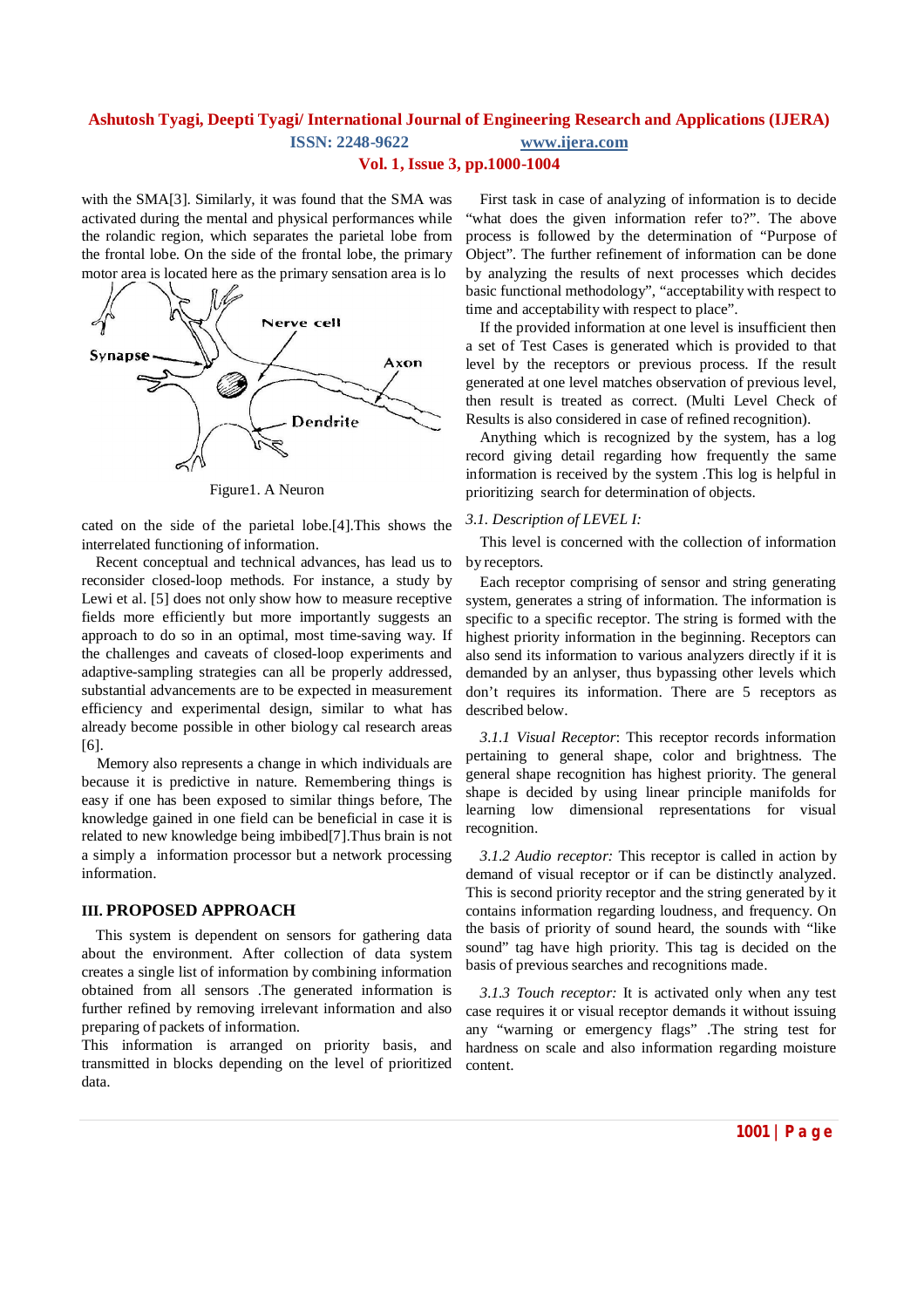*3.1.4. Smell receptor*: It is usually inactive since it *3.2. Description of LEVEL II:* requires a large amount of memory. This receptor is used as confirmation for results of other receptors based on the previous knowledge.

After all the strings are formed by the receptors, they are sent to the primary analyzer. The function of primary analyzer is to optimize the length of string. It combines all ministrings from different receptors to form the main string;

*3.1.5. Taste receptor*: It is occasionally used and in case where some confirmation case only. Since this is for conformational case, so priority is set to null.



Figure2: Architecture of the System

ministrings from different receptors to form the main string; all irrelevant data is deleted. Except in case of emergency flag raised by some receptor, it is allowed to decide and divide priority equally in normal conditions, things belonging to "like flag" category is more acceptable. It also divides the main string into various packets as these packets are prioritized.

# *3.3. Description of LEVEL III*

The primary analyzer decides the basic properties of object. The data received from the receptors is sent to the memory management since the data is well organized due to maintenance and sorting according to Log files so search yields the most basic results and limit our search to a range only. The main task here is to get a general idea about the object. The question most probably to match this segment is to partially know about "what is this object" If the string is too common in Log files then the object can be recognized quickly. For example seeing a car on road daily set the priority of car high and it can be recognized quickly on the basis of our search.

#### 3.4. Description of LEVEL IV:

This level helps in recognition of object by deciding "why this object occurs at this condition". Many a time's recognition of an object is done on the basis of the occurrence of an object at particular conditions. In some cases as the answers from the primary analyzer are not sufficient so this stage reduce the number of searches to a predefined range. In case of anomaly this analyzer sends its set of generated test cases directly to analyzer or the next analyzer.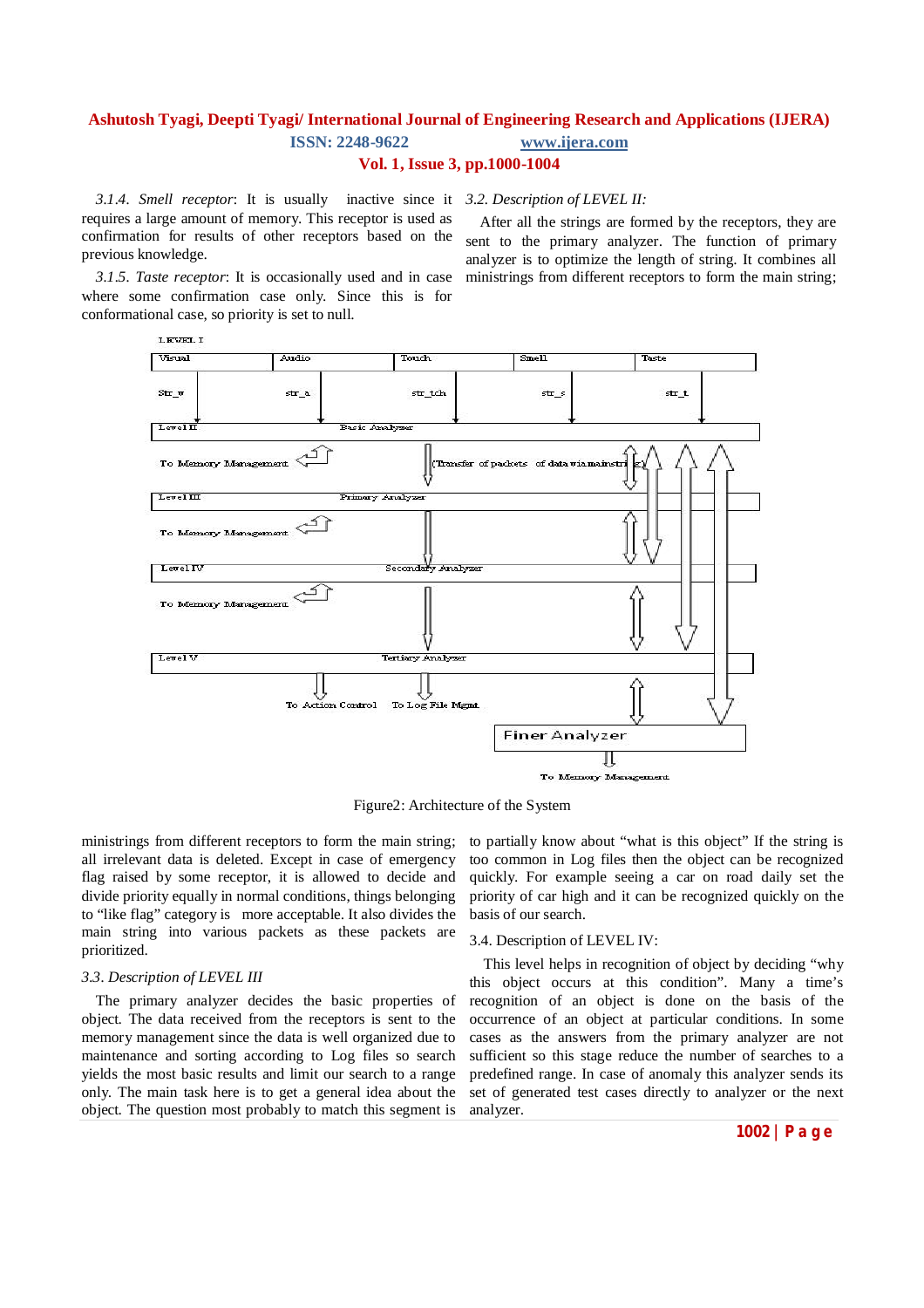**Vol. 1, Issue 3, pp.1000-1004**

### 3.5. Description of LEVEL V

If the recognition of objects in above analyzers doesn't yield a single result then finer refinement of information is done at this level. It involves local reasoning which refers to use of a particular object in a scenario is defined. Global reasoning provide solution to problems such as "where is the object present". This analyzer is used rarely so it also maintain information of surroundings and hence requires minimum memory overhead, this information help this analyzer to resolve doubts without wasting anytime in determining these factors at the time of recognition.

The result generated is used to keep track of how often an object is viewed .If same strings are generate each time an object is viewed then the highest priority packet is set to identify the object and only the generated test cases of lowest priority are checked. This yield more specific answers.

The efficient memory organization is done by arranging strings of similar objects together and with highest priority together. For instance in case of emergency flags enabled it is not necessary to decide the exact model of car and this processing can be done later on also but identification of moving of a big object on out trajectory is to be done.

#### *3.6.Finer Analyser:*

This is used to determine the most basic information's which can be obtained from the new object seen .These properties obtained can be used in future to assess new objects. This analyzer's implementation has been reserved for future.

#### *3.7. Overview of Memory Management:*



### Figure3: Memory Management

The objects with high priority such as basic shapes, sounds, smells, etc have minimum length of strings or high priority code. Also emergency flag dependent signals (such as red color in general, etc) also have high priority codes).This help in quick response in case of any emergency flag is enabled.

The memory management also includes setting of codes for new memory units that are created by new learning. All the new information is stored in a intermediate memory and after codes are assigned to new memory units, it is combined with the main memory, helping in making least distortion in memory management.

### **IV. RESULT**

Netra has been developed using only visual sensors at its core. It is implemented using java. The following intermediate result in figure 4 screenshot shows the reduction in identifier strings with the repetitive conditioning of the system with an object. The initial 36 character long recognition string reduced to 12 character string after 20 iterations are complete. The graph between the effective time in recognition and the number of iterations used is plotted in figure 5. The green line depicts the recognition of an ice cream cone and blue line depicts the recognition for a tennis ball. The circles form the basis of large number objects as a result such objects having circular shape has less recognition time and the recognition time further reduced with similar conditioning of the system.

| <b>BB</b> C:\Windows\system32\cmd.exe                                                                                                                                       |  | a |
|-----------------------------------------------------------------------------------------------------------------------------------------------------------------------------|--|---|
| Copuright (c) 2009 Microsoft Corporation. All rights reserved.                                                                                                              |  |   |
| C:\Users\Ashutosh>cd\                                                                                                                                                       |  |   |
| C:\>cd Netra_Application                                                                                                                                                    |  |   |
| C:\Netra_Application>javac Netra.java                                                                                                                                       |  |   |
| C:\Netra_Application>java Netra<br>Analuzing:106                                                                                                                            |  |   |
| Total Genre106<br>Uploading Imageobj27.jpg<br>Recognisedround<br>Total Genre:27                                                                                             |  |   |
| Not Complete<br>Tuning<br>Match Case:Tennis Ball<br>Number of Iterations Complete:20<br>StringRepresentation:100010000100<br>Final Output:The object resembles :Tennis Ball |  |   |
| C:\Netra_Application>                                                                                                                                                       |  |   |

Figure4: Intermediate Result